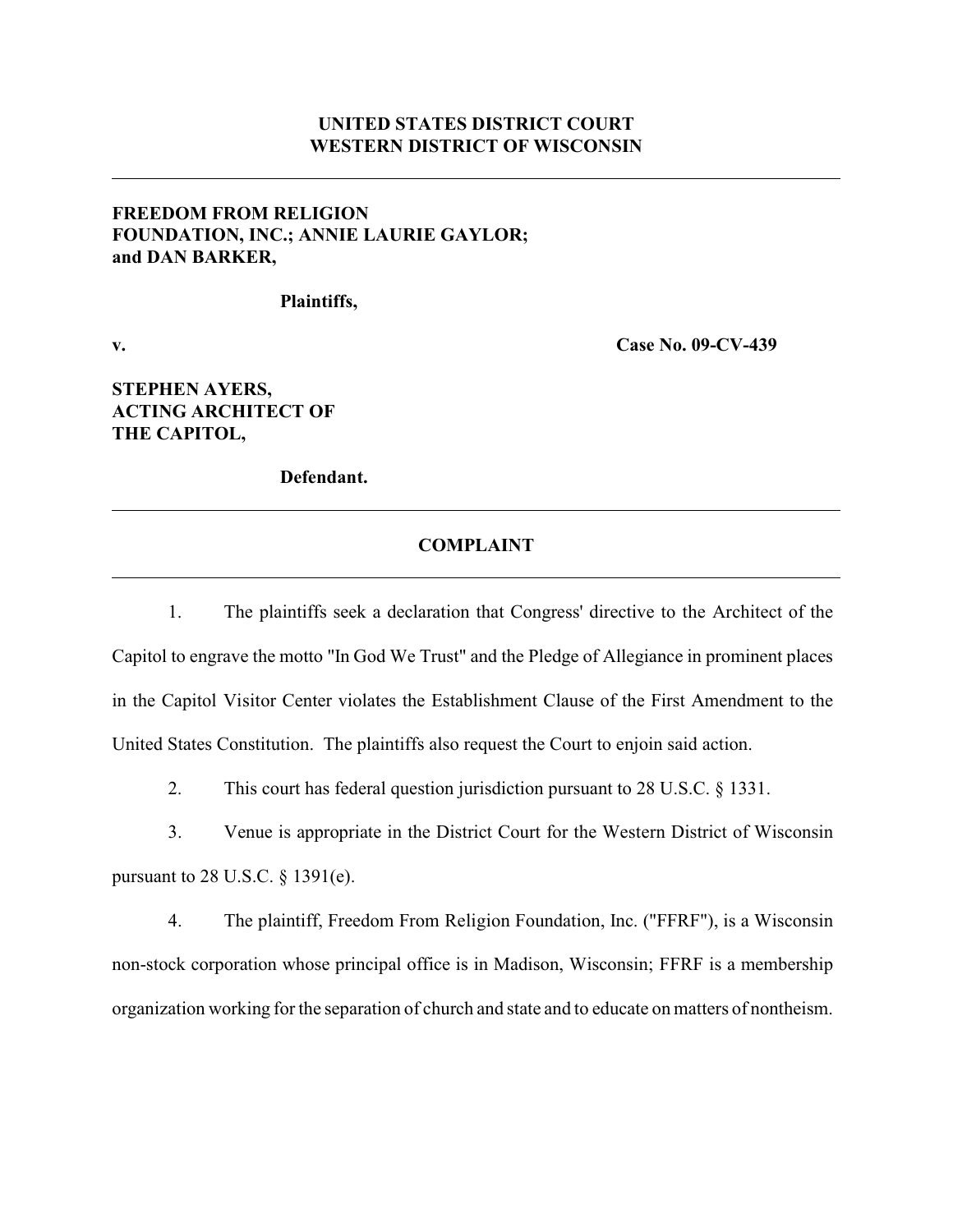5. FFRF has more than 13,500 members, including members in every state of the United States and the District of Columbia, who are opposed to government endorsement of religion in violation of the Establishment Clause of the First Amendment to the United States Constitution.

6. FFRF's purposes are to promote the fundamental constitutional principle of separation of church and state and to educate on matters relating to nontheism; FFRF, in its representational capacity, is opposed to government actions that support or give the appearance of endorsement of religion, including by using federal tax appropriations in violation of the Establishment Clause of the First Amendment to the United States Constitution; FFRF carries out its purpose, in part, by representing and advocating on behalf of its members.

7. The plaintiff, Annie Laurie Gaylor, resides in Madison, Wisconsin, and she is a lifetime member, co-president, and co-founder of FFRF, and she is the executive editor of FFRF's periodical "Freethought Today," and she is a non-believer who is opposed to governmental endorsement of religion; Ms. Gaylor also is a United States taxpayer and she is opposed to the use of Congressional appropriations in support of religion in violation of the United States Constitution.

8. The plaintiff, Dan Barker, also resides in Madison, Wisconsin, and he is a lifetime member of and co-president of FFRF, and he is Public Relations Director of FFRF, and he is a nonbeliever who is opposed to governmental endorsement of religion; Mr. Barker also is a United States taxpayer and he is opposed to the use of Congressional tax appropriations in support of religion in violation of the United States Constitution.

9. The defendant, Stephen Ayers, is the acting Architect of the Capitol; he is sued in his official capacity; the office of the defendant, Architect of the Capitol, is located in the Ford House Office Building, H2-205, 2nd and D Street, SW, Washington, DC 20515.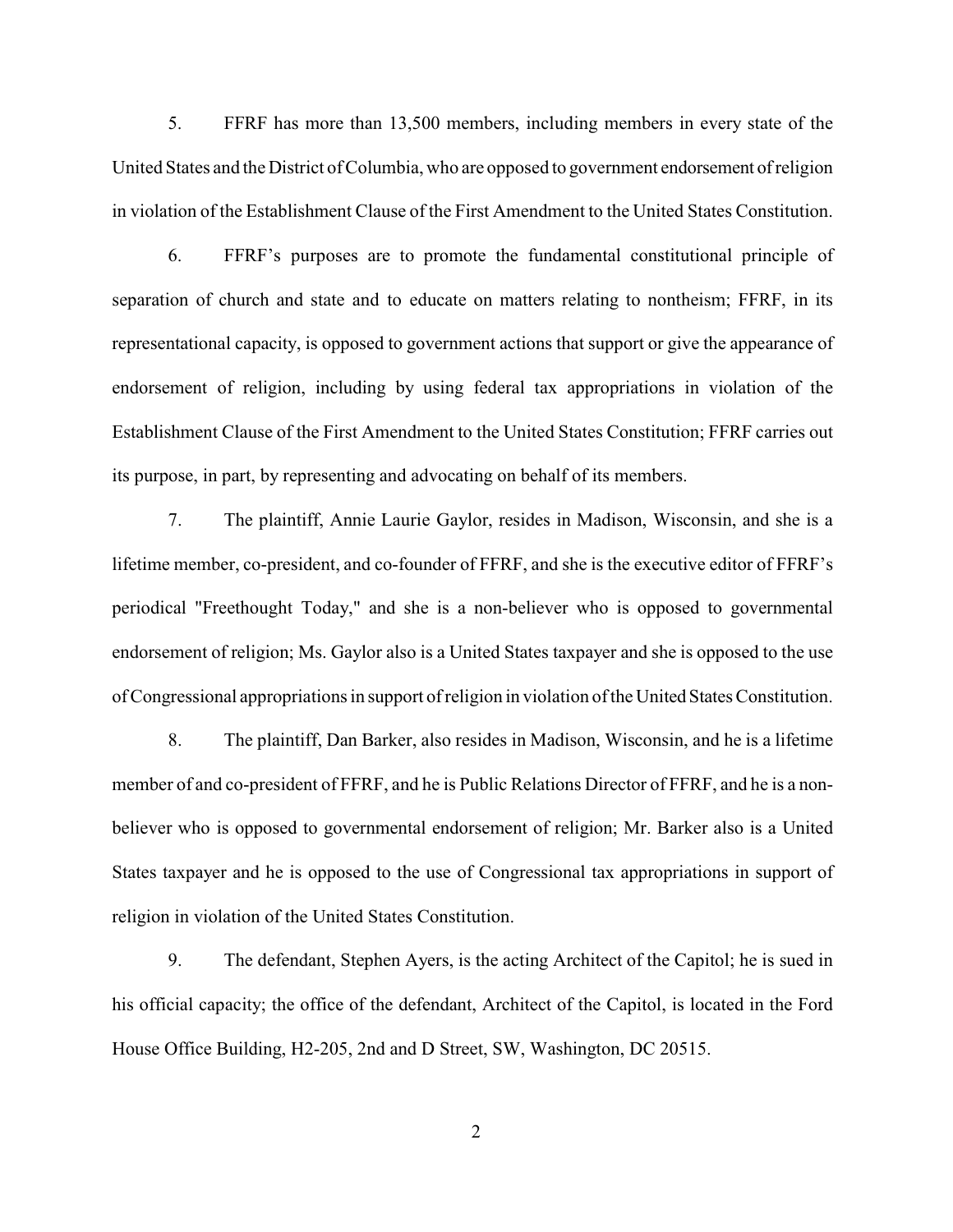10. The defendant is responsible to the United States Congress for the maintenance, operation, development, and preservation of the United States Capitol Complex, which includes the Capitol, the Congressional office buildings, the Library of Congress buildings, the Supreme Court building, the U.S. Botanic Garden, the Capitol Power Plant, and other facilities, including the Capitol Visitor Center.

11. The defendant is an official of the legislative branch of the Federal Government; he is an officer and agent of Congress.

12. Projects under the responsibility of the defendant include design, construction and operation of the Capitol Visitor Center.

13. The Capitol Visitor Center was completed under the direction of the defendant on or about December 2, 2008.

14. The Capitol Visitor Center was designed as an extension of the Capitol rather than a stand-alone facility; the Capitol Visitor Center is intended to be and is the sole point of entry to the seat of American Government.

15. Congress authorized and funded with taxpayer appropriations the design and construction of the Capitol Visitor Center, which the defendant completed on or about December 2, 2008.

16. The Office of the Architect of the Capitol, under the direction of the defendant, is funded by United States taxpayer appropriations.

17. In making appropriations for the Capitol Visitor Center, Congress recently and expressly directed the defendant, Architect of the Capitol, to engrave "In God We Trust" and the Pledge of Allegiance in prominent places in the Capitol Visitor Center, which is the entrance for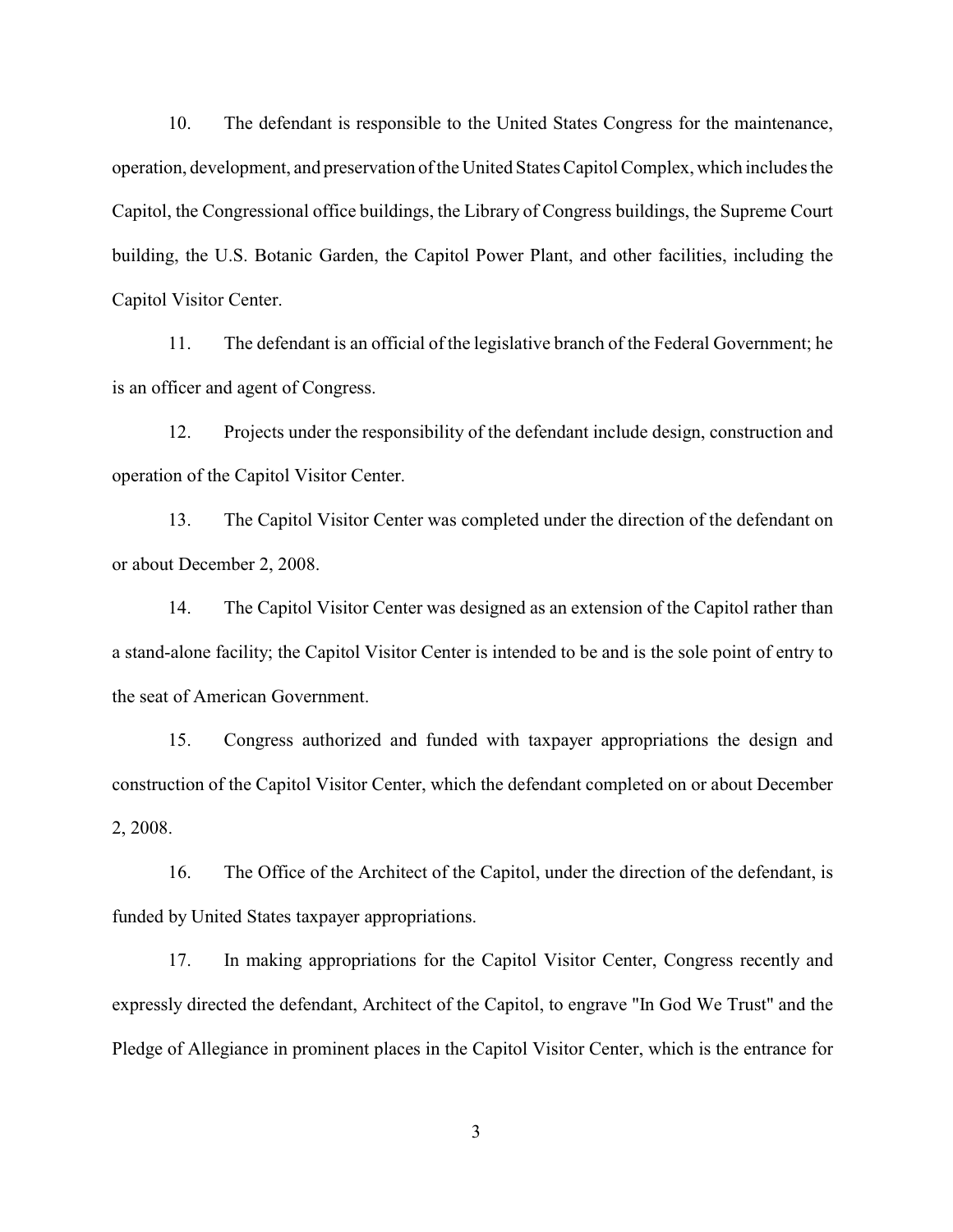the thousands of tourists who visit the Capitol everyday; the Senate approved this resolution on July 6, 2009 as part of an express appropriation bill, while the House of Representatives passed an identical resolution, H. Con. Res. 131, on July 9, 2009.

18. The Congressional directive to the defendant came in response to criticism of the Capitol Visitor Center by religious organizations for failing to emphasize the alleged role of religion as the basis for the authority and legitimacy of the United States government.

19. Representative Dan Lungren, Republican from California, sponsored the resolution in the House of Representatives, for the express purpose of emphasizing the role of religion in the United States government.

20. Senator Jim DeMint, Republican from South Carolina, sponsored the Senate measure, after threatening to delay the opening of the Capitol Visitor Center in December 2008, ostensibly because the Capitol Visitor Center fails to recognize the purportedly integral role of religion in our federal government; Senator DeMint has stated that the Capitol Visitor Center supposedly gives the impression that the federal government is the answer to all of society's problems, without emphasizing the integration of religion into government as being critical.

21. According to Senator DeMint, the cost to complete the mandated engraving is "worth the trouble" to correct the supposed historical whitewash of the original design and to welcome God back into the Capitol Visitor Center by highlighting the "all important relationship between faith and freedom in America."

22. The Congressional directive to the defendant to engrave "In God We Trust" and the Pledge of Allegiance in prominent places in the Capitol Visitor Center was intended to and does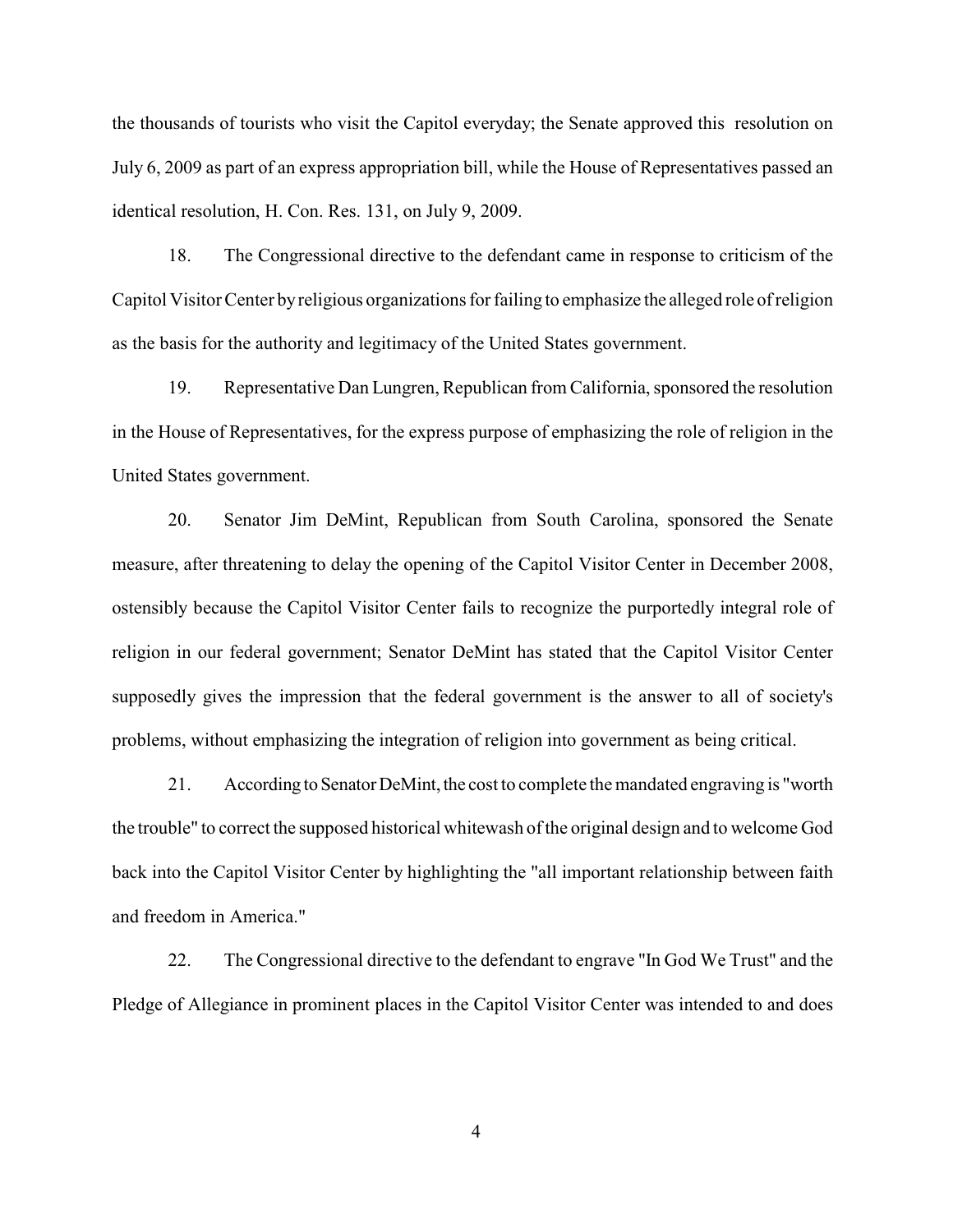give the appearance of preferring a purported "Judeo-Christian" heritage as the only relevant basis of the authority and foundational premise of the United States federal government.

23. Senator DeMint further complained that the Capitol Visitor Center failed to acknowledge that the rights of Americans are endowed by their Creator and stem only from reliance in the first instance on the protection of "Divine Providence."

24. Representative Steve King of Iowa, and other members of Congress, also complained that the Capitol Visitor Center allegedly portrays the role ofreligion as less central than they believe is appropriate.

25. According to Representative King, the Capitol Visitor Center, without the engraving of "In God We Trust" and the Pledge of Allegiance, supposedly reflects an effort "to scrub references to America's Christian heritage" and to eradicate "the role of Christianity in America."

26. The stated purpose of the Capitol Visitor Center, however, is to provide a welcoming and educational environment for visitors to learn about the unique characteristics of the United States House of Representatives and the United States Senate and the legislative process, as well as the history and development of the architecture and art of the Unites States Capitol.

27. The Congressional directive to prominently include religious engravings in the Capitol Visitor Center is intended to and does give the appearance of linking the legislative process to the purported religious beliefs of the members of Congress.

28. Representative King, for example, stated prior to passage of the Congressional directive that "our Judeo-Christian heritage is an essential foundation stone" of the United States government.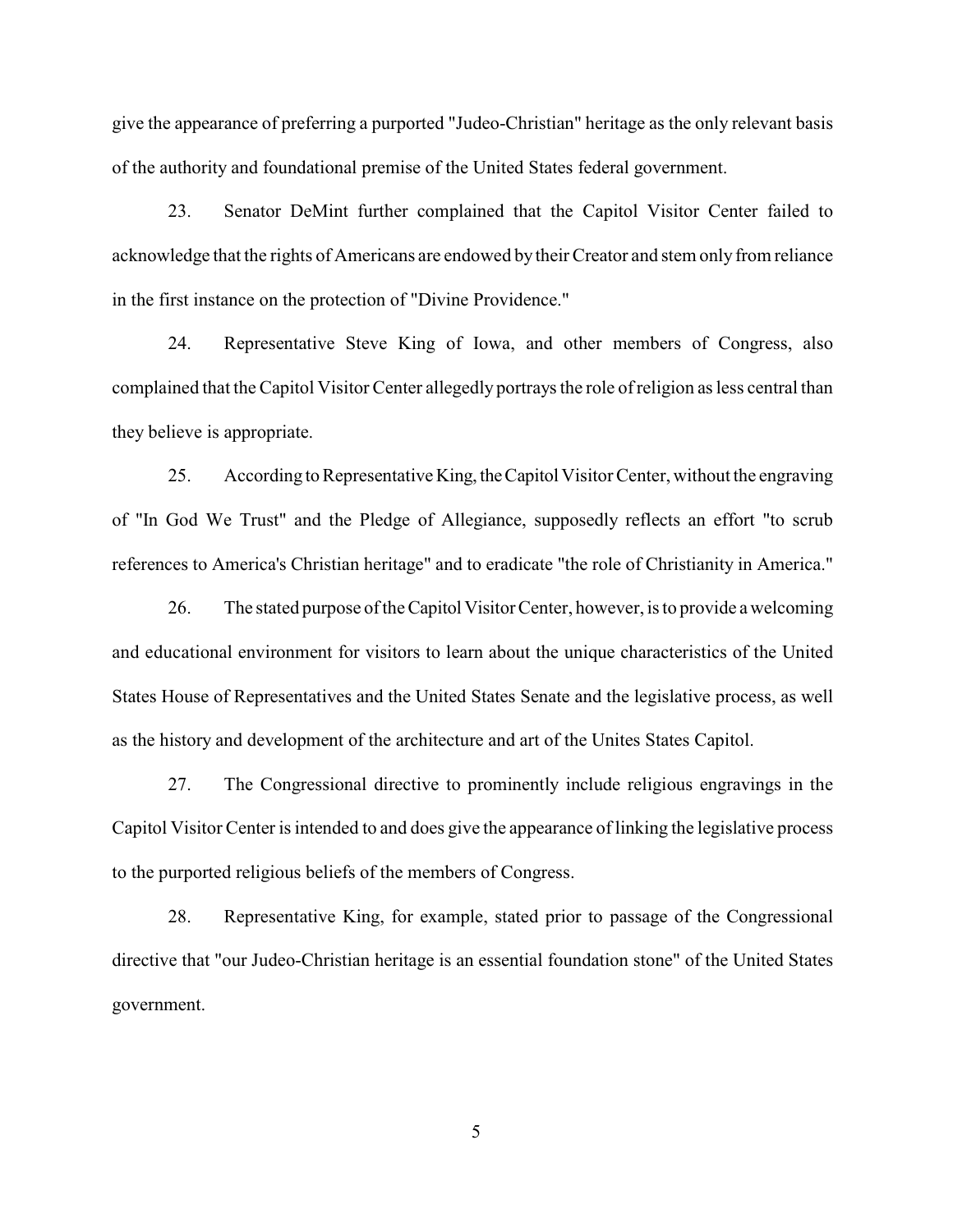29. The directive to the defendant to engrave religious messages in prominent places in the Capitol Visitor Center will cost approximately \$100,000 - 150,000, to be funded from U.S. taxpayer appropriations made by Congress, which expenditure as mandated has no secular purpose.

30. The specific engravings mandated by Congress evidence a primary and direct effect of advancing religion.

31. The engravings demanded by Congress also were intended to endorse religion.

32. "In God We Trust," in fact, has not been a United States motto during most of this country's history; America's original motto was purely secular, i.e., "E Pluribus Unum" ("from many come one"), which motto was chosen by Thomas Jefferson, John Adams, and Benjamin Franklin.

33. "In God We Trust" was not recognized byCongress until 1956 and the motto did not appear upon paper currency until 1957.

34. The history of the motto "In God We Trust" evidences no secular purpose; on the contrary, the motto was first adopted during the Cold War as a reaction to the purported "Godlessness" of Communism.

35. "In God We Trust" has no secular purpose; the phrase was adopted precisely to emphasize and endorse a supposed link between the United States federal government and Christian religious belief.

36. The effect of "In God We Trust" is primarily and directly to endorse and promote religion, which endorsement would be unmistakably perceived by a reasonable observer familiar with the history and context of the phrase.

37. "In God We Trust" is intended to and does conveythe message that the United States supposedly is a Christian nation.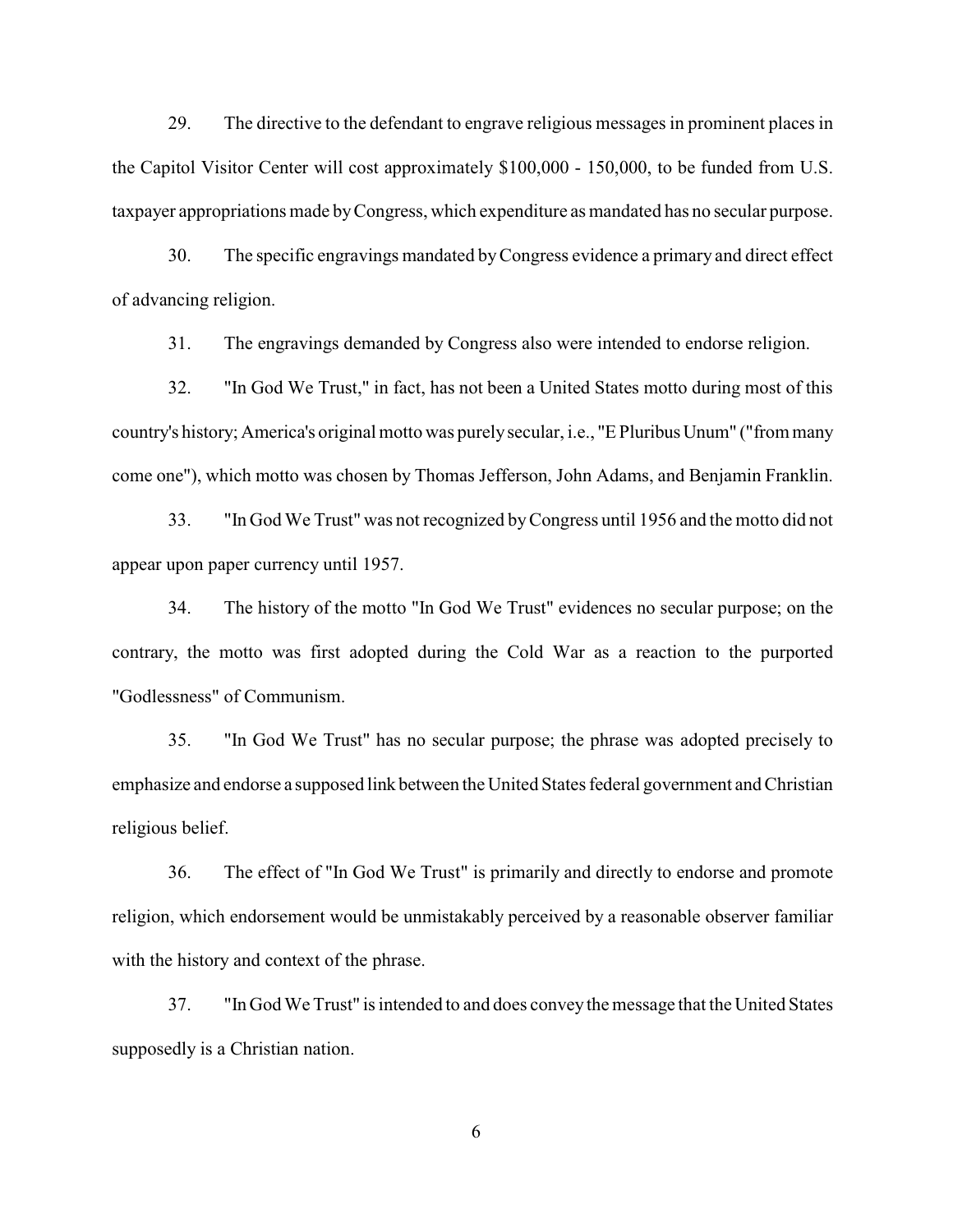38. The United States Constitution, however, is not premised on a religious or Christian foundation; the Constitution was very purposefully and deliberately written without such a basis.

39. The phrase "In God We Trust" ultimately was adopted as the result of a religious campaign during the McCarthy-era Congress, intended to create a symbolic unity of "God" with the federal government.

40. The Pledge of Allegiance similarly evidences a history and context of religious endorsement.

41. Only in 1954 did Congress first add the words "under God" to the previously secular pledge.

42. The Pledge of Allegiance originally was used as part of Columbus Day festivities in 1892; the recitation at that time simply stated as follows: "I pledge allegiance to my Flag and to the Republic for which it stands: one Nation indivisible, with Liberty and Justice for all."

43. In 1923, the original words "my Flag" were replaced by the phrase "the Flag of the United States," to which the phrase "of America" was added in 1924.

44. The Pledge of Allegiance was officially adopted by Congress in 1942 in the following form: "I pledge allegiance to the Flag of the United States of America and to the Republic for which it stands, one Nation indivisible, with Liberty and Justice for all."

45. The Pledge of Allegiance, as statutorily recognized in 1942, included no religious reference.

46. In 1954, however, Congress added the words "under God" to the previously secular pledge, as codified in 4 U.S.C. §4.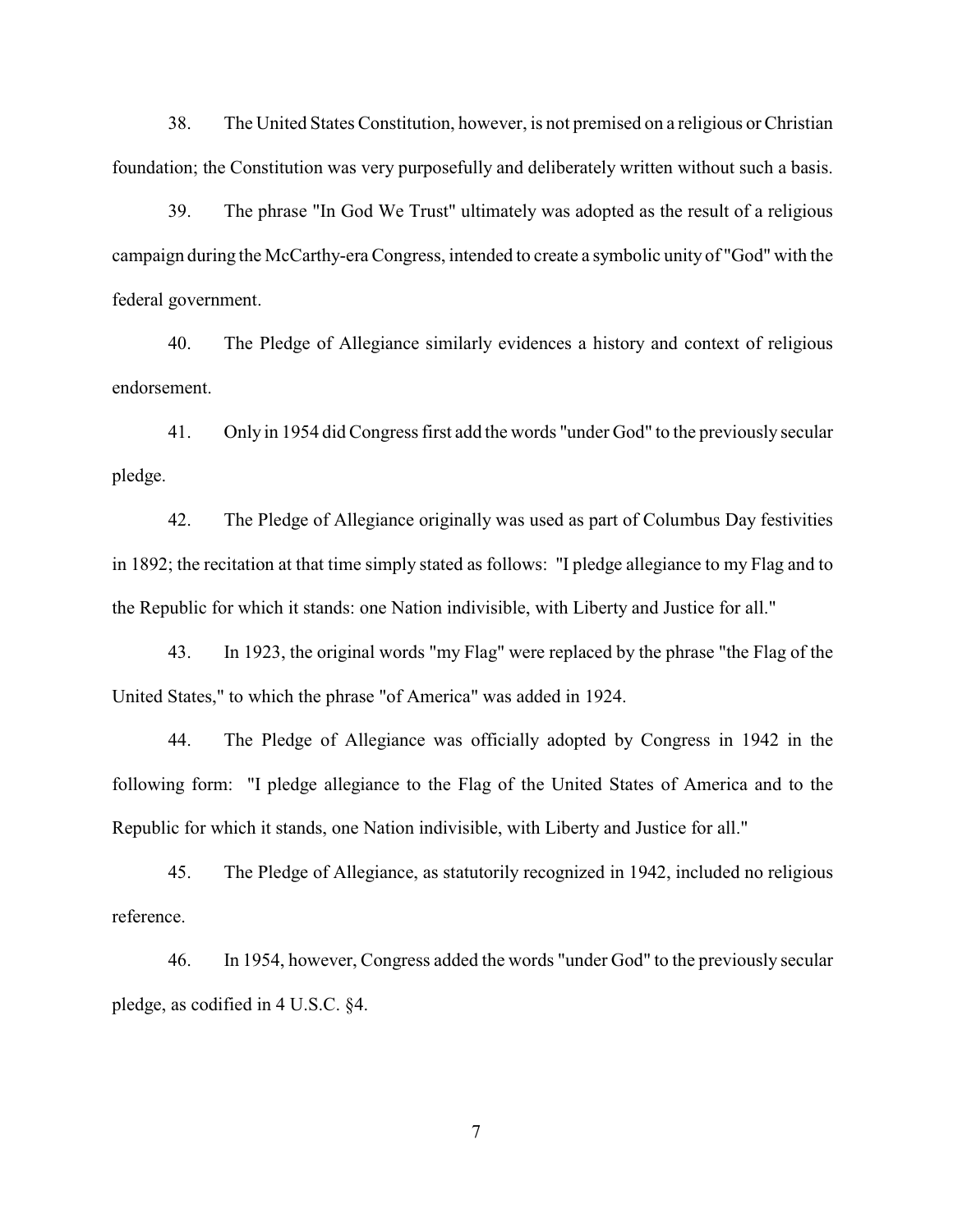47. The legislative history of the 1954 Congressional Act clearly evidences the underlying purpose to endorse Christian monotheism, while disapproving of atheism; the Report accompanying the 1954 Act clearly enunciated this purpose: "The inclusion of God in the pledge, therefore, would further acknowledge the dependence of our people and our Government upon the moral directions of the Creator."

48. Congress also intended in 1954 to denigrate atheism, as further stated in the Congressional Report accompanying the legislation: "The inclusion of God in the pledge . . . would serve to deny the atheistic and materialistic concepts of communism."

49. In short, the Congressional directive to the defendant to prominently engrave "In God We Trust" and the Pledge of Allegiance at the entrance to the Capitol Visitor Center, at taxpayer expense, violates the fundamental principle of the separation of church and state by using Congressional taxpayer appropriations, made pursuant to the Taxing and Spending provision of the Constitution, to support activities that endorse religion.

50. The Congressional directive to the defendant, if implemented, will give the appearance of the government's official support for and advocacy of religion.

51. The direct and primary effect of Congress' directive to the defendant gives support to and the appearance of the endorsement of religion.

52. The use by the defendant of Congressional appropriations, made pursuant to Article 1, Section 8, of the United States Constitution gives actual and apparent government endorsement and advancement of religion.

53. "In God We Trust" excludes and treats as outsiders the millions of adult Americans, including as many as 15% of all adults, who are not religious, i.e., atheists, agnostics, skeptics and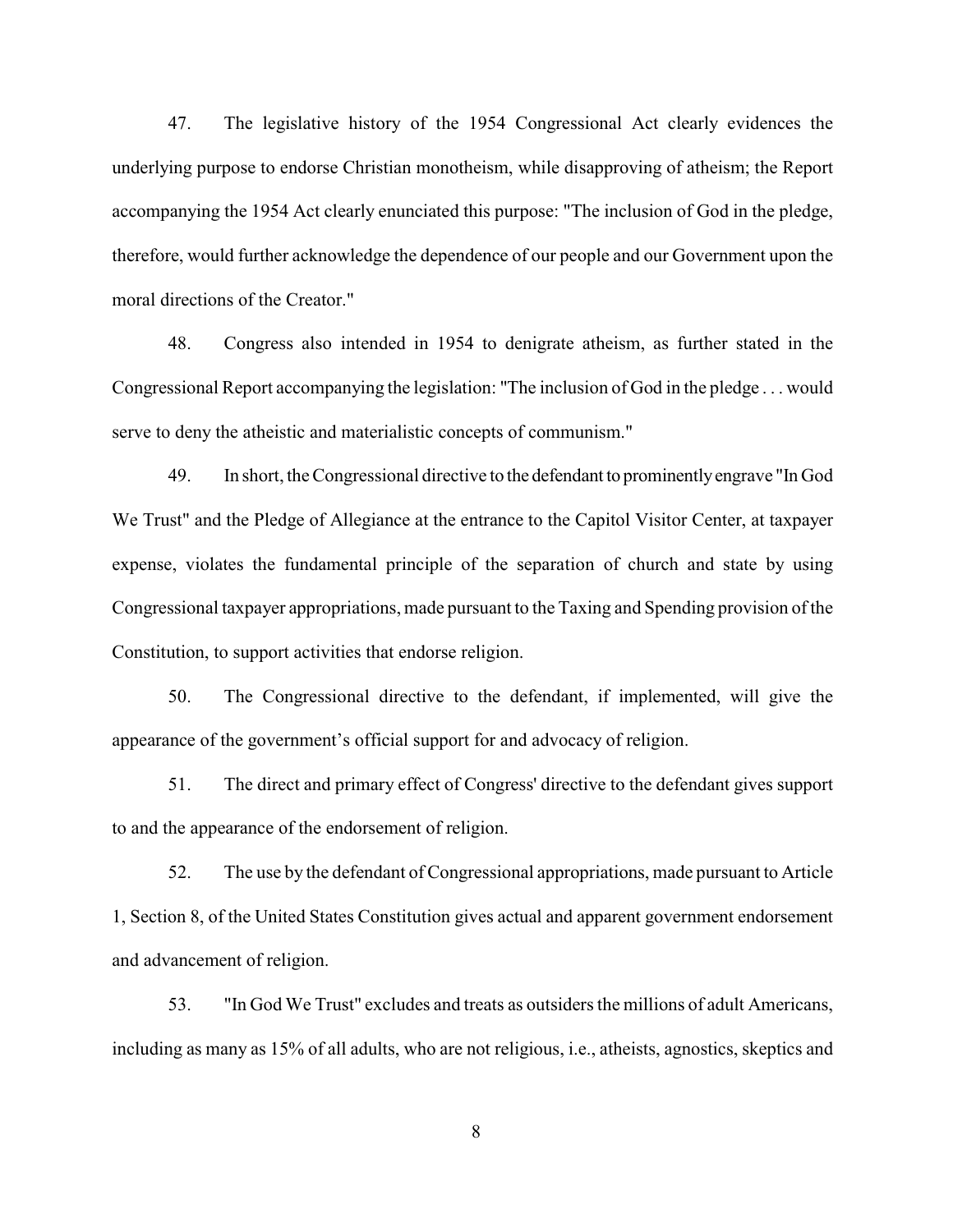freethinkers, none of whom possess a belief in a god; the mandated language diminishes nonbelievers by making god-belief synonymous with citizenship.

54. A reasonable observer familiar with the history and context of Congress' directive to prominently engrave specific religious displays in the Capitol Visitor Center would understand the government to be endorsing religion, including a Judeo-Christian perspective, while discouraging non-belief.

55. The directive to utilize Congressional taxpayer appropriations to endorse and advance religion violates the Establishment Clause of the First Amendment to the United States Constitution.

56. The Congressional directive to the defendant, if implemented, will be injurious to the interests of the plaintiffs individually, and to FFRF in its representative capacity, because the Congressional directive will compel the plaintiffs to support the establishment, endorsement and advancement of religion, to which they object; the directive conveys a message that secular Americans are second class citizens.

WHEREFORE, the plaintiffs demand judgment as follows:

- (a) For judgment declaring that the Congressional directive to the defendant to engrave "In God We Trust" and the Pledge of Allegiance at the entrance of the Capitol Visitor Center violates the Establishment Clause of the First Amendment to the United States Constitution;
- (b) For an order enjoining the defendant from prominently engraving "In God We Trust" and the Pledge of Allegiance in the Capitol Visitor Center;
- (c) For judgment awarding such further relief as the Court deems just and equitable; and